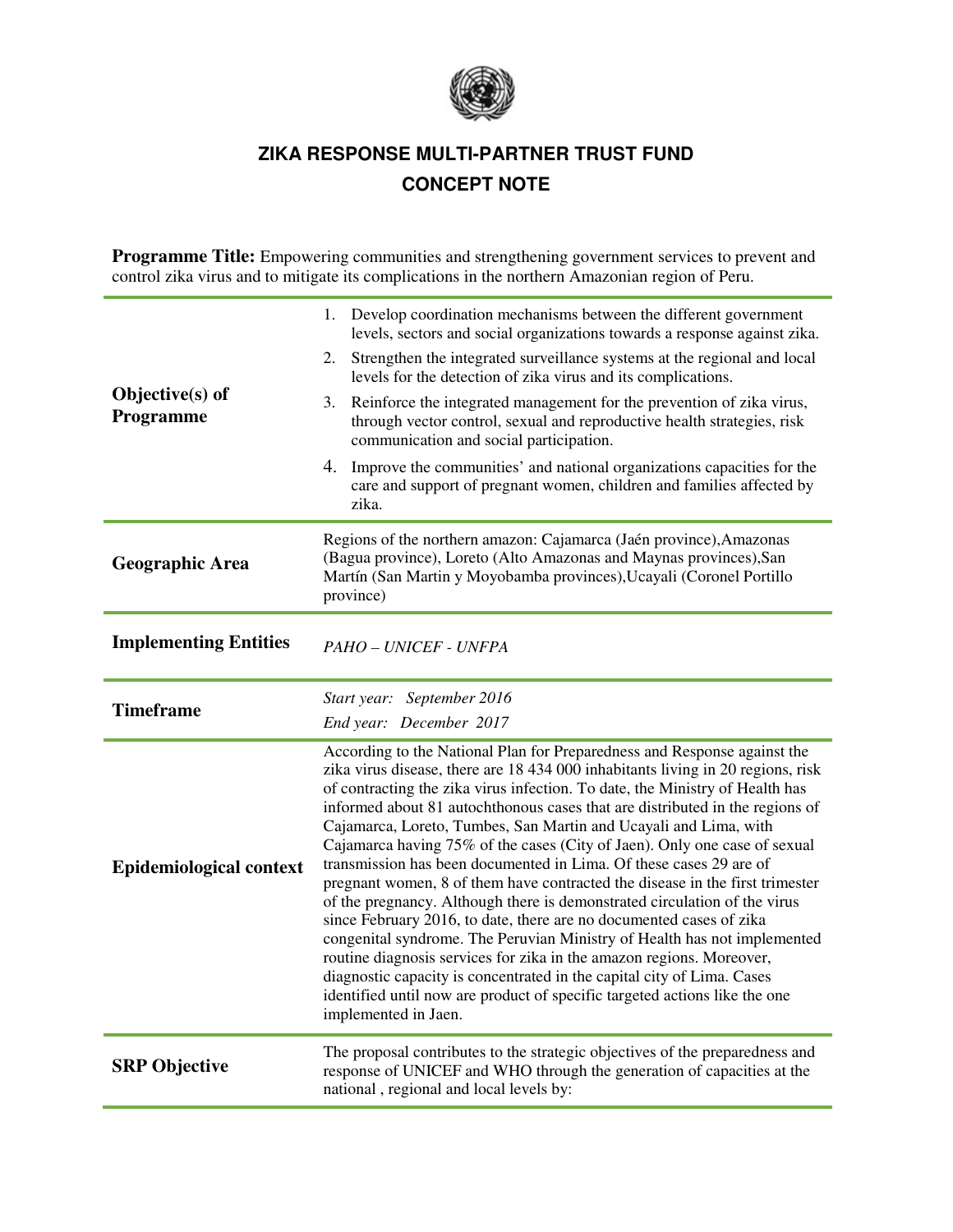

# **ZIKA RESPONSE MULTI-PARTNER TRUST FUND**

## **CONCEPT NOTE**

|                            | Supporting an effective coordination and articulating response<br>initiatives against the propagation of the virus                                                                                                                                                       |  |  |  |  |
|----------------------------|--------------------------------------------------------------------------------------------------------------------------------------------------------------------------------------------------------------------------------------------------------------------------|--|--|--|--|
|                            | Prompt situation diagnosis through advocacy and the strengthening of<br>surveillance systems.                                                                                                                                                                            |  |  |  |  |
|                            | Prevention through the dissemination of information and articulation of<br>communities, assuring appropriate access to sexual and reproductive<br>health services.                                                                                                       |  |  |  |  |
|                            | Integrated application of the care and support of children and families<br>affected by zika congenital syndrome with a community based focus                                                                                                                             |  |  |  |  |
|                            | <b>Direct:</b> Local urban population: 1 258 241 (includes 660 000 women in<br>reproductive age)                                                                                                                                                                         |  |  |  |  |
| <b>Beneficiaries</b>       | Indirect: 1,784,494 corresponding to the urban population of the regions<br>of de Cajamarca, Amazonas, Loreto, San Martin y Ucayali                                                                                                                                      |  |  |  |  |
|                            | Ministerio de Salud, Ministerio de Educación, Ministerio de la Mujer y<br>Poblaciones Vulnerables, Ministerio de Desarrollo e Inclusión Social,<br>ESSALUD, Direcciones regionales de Salud, Gobiernos Regionales,<br>Gobiernos Locales, Organizaciones sociales de base |  |  |  |  |
| Government<br>counterparts | Ministerio de Salud, Ministerio de Educación, Ministerio de la Mujer y<br>Poblaciones Vulnerables, Ministerio de Desarrollo e Inclusión Social,<br>ESSALUD, Direcciones regionales de Salud,                                                                             |  |  |  |  |

#### **Description of Programme Components and Key Output(s)**

The national program will be implemented in coordination with the Ministry of Health, Ministry of education, Ministry of Women and vulnerable populations, Ministry of development and social inclusion and other organizations responsible of the response against the virus dissemination. The planned program actions are aligned with the directives of the Peruvian National Plan of Preparedness and response against the zika virus and with the preparedness and response plans of WHO and UNICEF. The program will strengthen the services and capacity installed in the country for vector control, sexual and reproductive health and care and support of children disabilities.

The implementation will be done jointly by three agencies of the United Nations, in established areas that correspond to the regions that have shown to date the largest number of cases. For the selection of the intervention areas we also took into account the installed capacity of the involved agencies.

The program includes four components:

**1. Coordination:** Enhancement of coordination mechanisms between the different levels of government, sectors, and social organizations for a comprehensive approach to the detection, prevention, care and care of the different populations affected by or at risk from the spread of the virus.

**2. Detection:** Implementation of actions to strengthen regional and local integrated surveillance systems for the detection of zika virus and its complications. This includes strengthening of epidemiological, clinical and entomological surveillance programs in health services; and strengthening of the network of community health workers for community surveillance.

**3. Prevention:** Strengthening of the integrated vector control management, management of sexual and reproductive health and promotion of healthy practices. For this purpose we will implement advocacy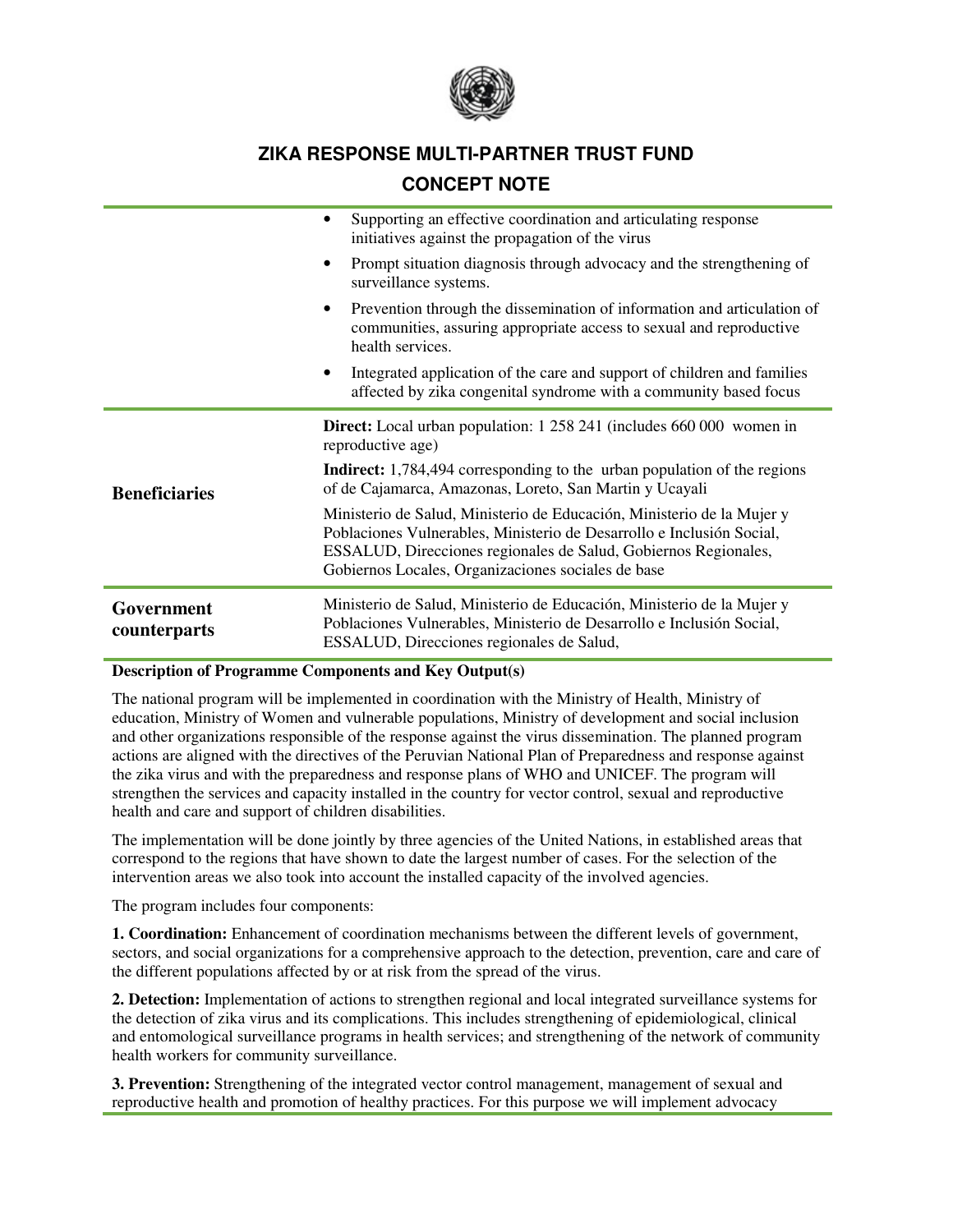

## **ZIKA RESPONSE MULTI-PARTNER TRUST FUND CONCEPT NOTE**

strategies, strengthening the quality of the sexual and reproductive health and the inter-sectoral actions for vector control. In the same sense we will implement a risk communication strategies through work at the community and interpersonal level and using online social networks mass media communication.

**4. Care and support:** With the aim of improve the improving the care and support of pregnant women, children and families affected by zika, our program will assess the installed capacity at the national, regional and local governments for the treatment of disabilities, finding innovative solutions to fill the gaps in services, technical capacity and policies. This objective will be achieved by four main strategies: first, promote and advise on the creation of guidelines for the care and support for the children and families affected by zika. Second, by improving the technical capacity of professionals from all involved sectors and Third, by advocating for the correct budget allocation to the areas and sectors affected by this problem. Fourth, develop community level work with organization of families of children with disabilities strengthening the support network of affected families, also ensuring access to correct and updated information about the diseases and its consequences and by promoting the collaborative work with the government ministries.

#### • *Describe Programme Outputs*

1.1. Coordination mechanisms at the national, regional and local levels strengthened for the integrated management of the response to the spread of the virus.

1.2. Improved management of financial resources of national and regional levels for preparedness and response to the virus with quality and efficiency.

2.1. Surveillance systems for zika cases and its complications strengthened at regional and local levels of health with emphasis on groups at risk.

2.2. Community surveillance systems developed for the prevention of the spread of the virus in at-risk groups

3.1. Vector control actions articulated with epidemiological and entomological surveillance; and with the inter sectorial and community work in local and regional health levels

3.2. Improved management for the logistics and provision of supplies for family planning and for counselling and care in sexual and reproductive health.

3.3. Local governments and multi-sectoral platforms have knowledge and tools to promote healthy prevention behaviours for the protection against zika virus in their communities

3.4. Design and production of communication for development strategies for the promotion of healthy behaviours for the prevention and protection against zika virus, implemented by social and youth organizations.

4.1 Diagnostic mapping of government capabilities for the identification , treatment, care and support of pregnant women , children and families affected by zika

4.1 Improve the care and support services for pregnant women with diagnosis of zika including clinical services, pertinent counselling, and integral follow up.

4.2 Improve the care and support services for the babies affected by zika and their families.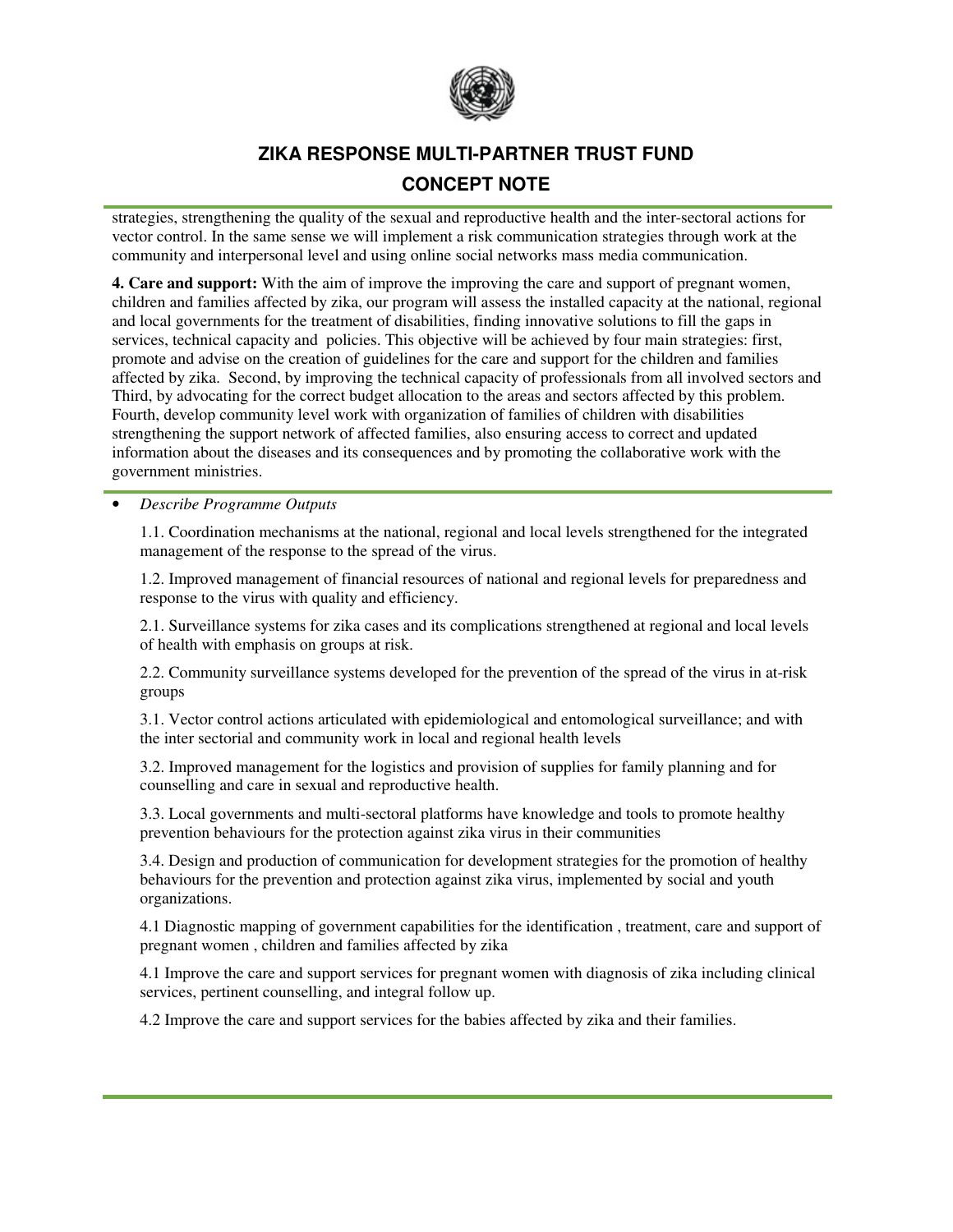## **BUDGET MPTF ZIKA PERU**

| <b>CATEGORIES</b>                                                                                                                                                           | <b>PAHO</b> | <b>UNFPA</b> | <b>UNICEF</b> | <b>TOTAL</b> |
|-----------------------------------------------------------------------------------------------------------------------------------------------------------------------------|-------------|--------------|---------------|--------------|
|                                                                                                                                                                             |             |              |               |              |
| 1. Staff and other personnel                                                                                                                                                | 157,500     | 120,000      | 277,500       | 555,000      |
| National coordinator (15 months)<br>Regional coordinators (\$2,500 X 15 months) 2                                                                                           |             |              | 75,000        | 75,000       |
| UNICEF, 2 OPS, 1 UNFPA)                                                                                                                                                     | 75,000      | 37,500       | 75,000        | 187,500      |
| Comunications expert (15 months)                                                                                                                                            |             |              | 45,000        | 45,000       |
| Sexual and Reproductive Health expert (\$3,500<br>$x 15$ months)                                                                                                            |             | 52,500       |               | 52,500       |
| Surveillance and health services expert (15)<br>months)                                                                                                                     | 52,500      |              |               | 52,500       |
| Care and support expert (15 months)                                                                                                                                         |             |              | 52,500        | 52,500       |
| Administrative assistant (1 x agencia x \$2,000<br>$x15$ months)                                                                                                            | 30,000      | 30,000       | 30,000        | 90,000       |
| 2. Supplies, Commodities, Materials                                                                                                                                         | 30,000      | 210,000      | 15,000        | 255,000      |
| Laboratory supplies (INS y 3 regional<br>laboratories)                                                                                                                      | 30,000      |              |               | 30,000       |
| Printing of nformation material por women of<br>reproductive age (50% MEF)                                                                                                  |             | 210,000      |               | 210,000      |
| IT equipment                                                                                                                                                                |             |              | 10,000        | 10,000       |
| Office equipment                                                                                                                                                            |             |              | 5,000         | 5,000        |
| 3. Equipment, Vehicles, and Furniture, incl.<br>Depreciation (include details as described<br>above)                                                                        | 345,000     | 14,000       | $\bf{0}$      | 359,000      |
| Emergency Kits (mechanical ventilator,<br>infusion punp, bomba de infusion, monitores<br>multi parameters monitors, emergency<br>stretchers) for provincials hospitals      | 175,000     |              |               | 175,000      |
| Vectorial control Kits (7 machines, protection<br>personal equipment) for network health service                                                                            | 140,000     |              |               | 140,000      |
| Epidemiological surveillance Kit (2<br>computers, 1 printer, 2 GPS, 1 licence ArcGis,<br>furniture) for network health service                                              | 30,000      |              |               | 30,000       |
| Communitary health agents and providers<br>sexual and reproductive health services<br>equipment (cap, t-shirt, table and waterproof<br>backpack) \$20x7 areas x 100 persons |             | 14,000       |               | 14,000       |
| 4. Contractual services (include details)                                                                                                                                   | 445,000     | 639,000      | 610,000       | 1,694,000    |
| Comunication in health risk strategy design (1<br>national expert)                                                                                                          | 15,000      |              |               | 15,000       |
| Implementation of a sexual and reproductive<br>health Community based Comunication<br>campaign (10,000 x 7 campaña)                                                         |             | 140,000      |               | 140,000      |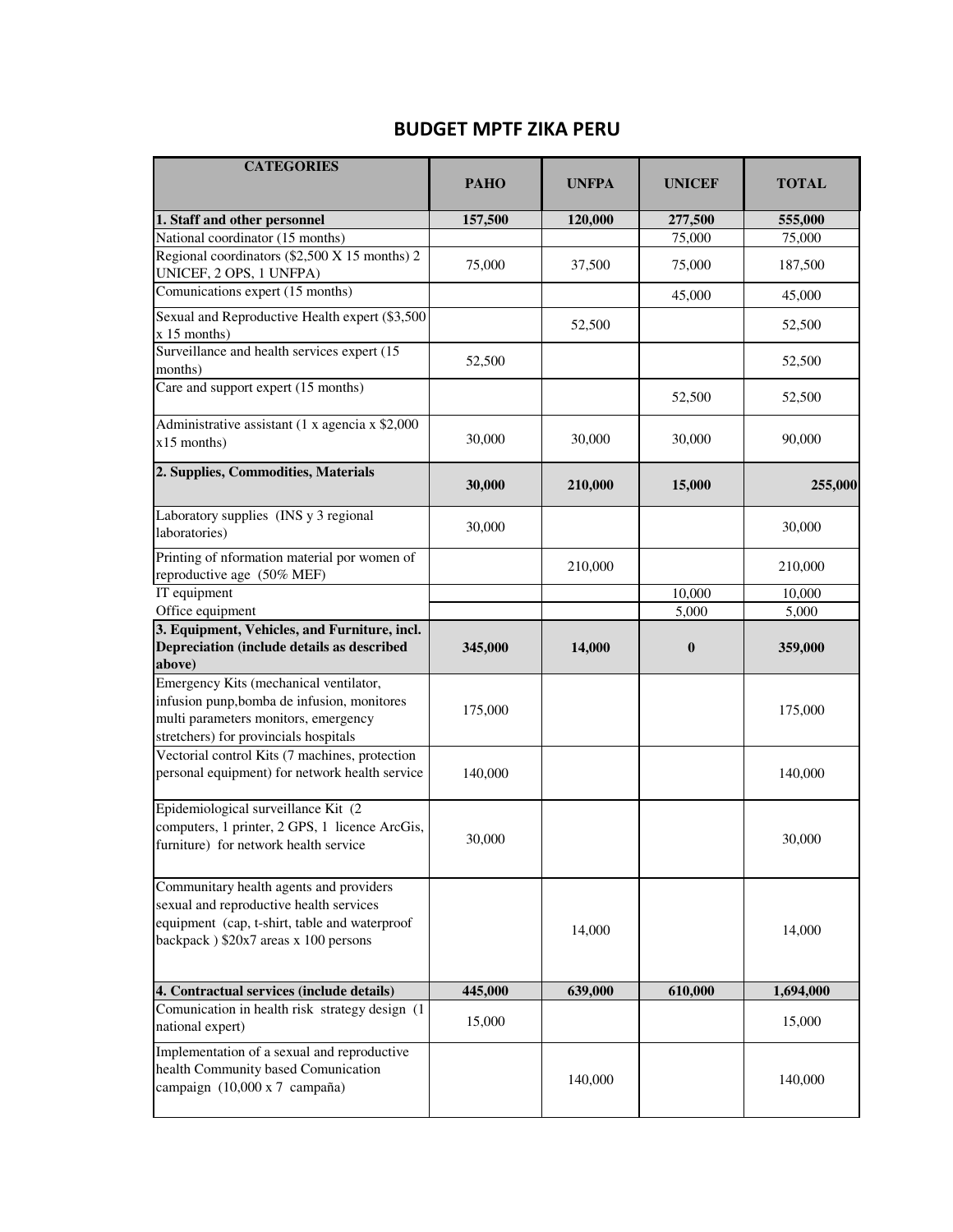| Profesional support in monitoring activities<br>(profesional full time x 1,2000 s x12)<br>month=14,400) x5 regions full time                                                                          |         | 144,000 |         | 144,000 |
|-------------------------------------------------------------------------------------------------------------------------------------------------------------------------------------------------------|---------|---------|---------|---------|
| Analysis of health services capacities to face<br>zika's complications (1 national expert)                                                                                                            | 15,000  |         |         | 15,000  |
| Analysis of disease surveillance in the selected<br>regions (1 national expert)                                                                                                                       | 15,000  |         |         | 15,000  |
| Analysis of commnuties capacites for<br>development of healthy practices (2 national<br>experts)                                                                                                      | 15,000  |         |         | 15,000  |
| Implementation of knowledge, actitudes and<br>practices for vector control in five selected<br>regions(1 expert by region)                                                                            | 50,000  |         |         | 50,000  |
| Implementaion of knowledge, actitudes and<br>practices for sexual and reproductive health in<br>the zika context in five selected regions (1<br>expert by region)                                     |         | 75,000  |         | 75,000  |
| Strengthened of sexual and reproductive health<br>services on counselling and family planning at<br>national and local levels<br>(1 national and 5 local workshops, 5<br>monitoring visits) full cost |         | 35,000  |         | 35,000  |
| Strengthened of sexual and reproducive health<br>services for logistic of suplies in five selected<br>regions (1 national workshop and 2 monitoring<br>visits)) full cost                             |         | 20,000  |         | 20,000  |
| Analysis of vector control capacities in the<br>field (1 national expert)                                                                                                                             | 15,000  |         |         | 15,000  |
| Design and priting of communication materials<br>for vector control, social mobilizations and<br>communities activities in five selected regions                                                      | 50,000  |         |         | 50,000  |
| Broadcasting of key communication messages<br>in local medias in five selected regions by 6<br>months (\$1500 by month)                                                                               | 45,000  | 45,000  |         | 90,000  |
| Contract for cathering and local facilities for<br>workshops (2 by month for 10 month, \$2000<br>by workshop) in five selected regions                                                                | 200,000 | 90,000  |         | 290,000 |
| Technical assisstance for strengthend of<br>surveillances at sexual and reproductive<br>services and communities (3 workshops,<br>monitoring and evalution in each region)                            |         | 40,000  |         | 40,000  |
| Printing of technical material for sexual and<br>reproductive service (\$5000 by region)                                                                                                              | 25,000  | 50,000  |         | 75,000  |
| Communication for development strategy for<br>the prevention of adolescent pregnancies in<br>areas with risk of zika.                                                                                 |         |         | 100,000 | 100,000 |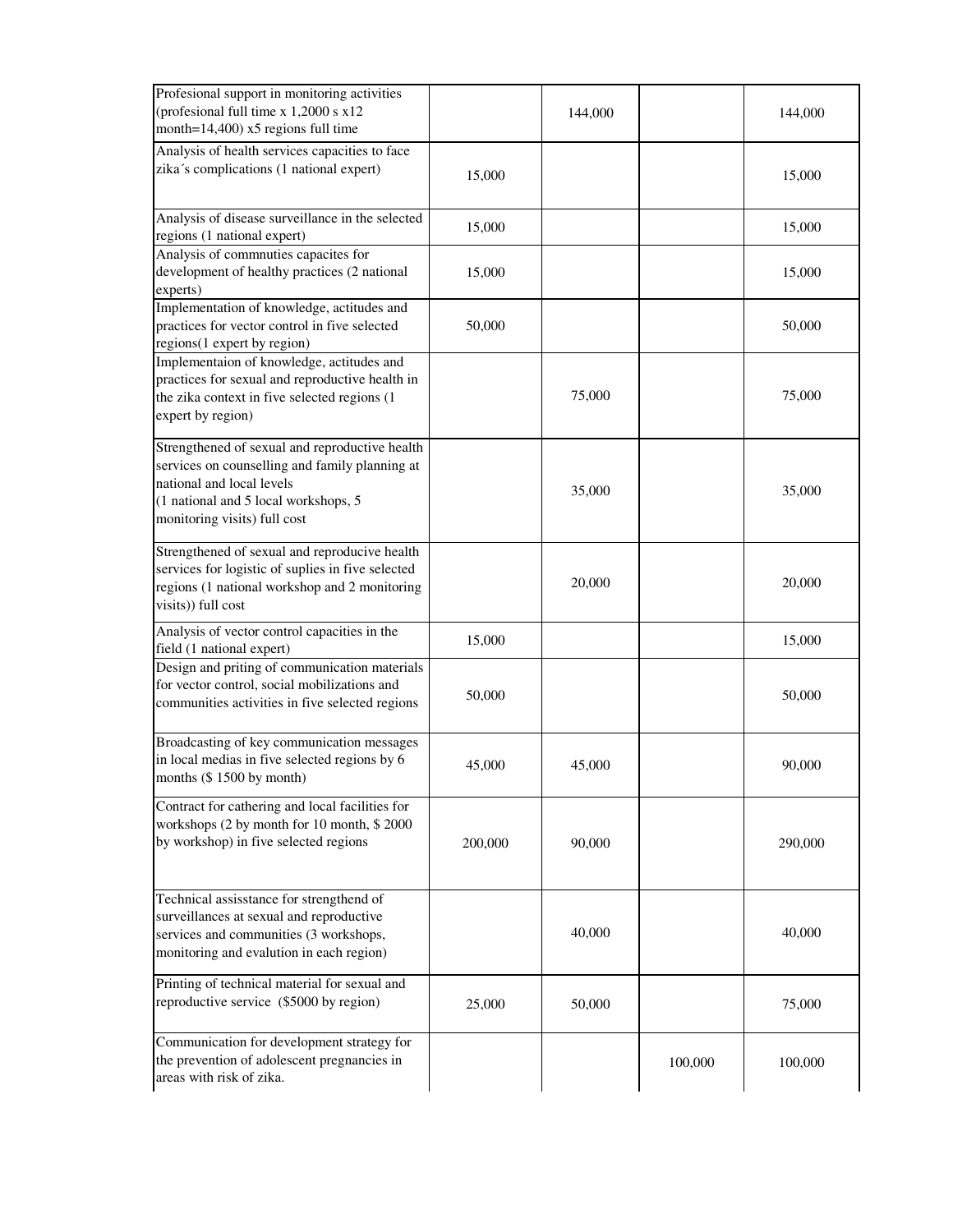| Communication for development (C4D)<br>prevention strategy through community<br>engagement and work in school and with<br>adolescent networks                                            |         |         | 200,000 | 200,000 |
|------------------------------------------------------------------------------------------------------------------------------------------------------------------------------------------|---------|---------|---------|---------|
| Mapping and diagnosis of government<br>capabilities for the identification, diagnosis and<br>care and support of newborns and children<br>afected by zika congenita syndrome             |         |         | 100,000 | 100,000 |
| Printing of communication materials for<br>prevention materials                                                                                                                          |         |         | 150,000 | 150,000 |
| Development of an care and referral system<br>guidelines for the treatment and care of<br>children affected by zika congenital syndrome                                                  |         |         | 30,000  | 30,000  |
| Development of care and support guidelines                                                                                                                                               |         |         | 30,000  | 30,000  |
| 5. Travel (include details)                                                                                                                                                              |         |         |         |         |
|                                                                                                                                                                                          | 166,000 | 156,000 | 81,000  | 403,000 |
| Mobilization of technnical staff for monitoring<br>of the project in the field (2 people, 5 days, one<br>by mes)                                                                         | 30,000  | 30,000  | 30,000  | 90,000  |
| Mobilization of international experts (4 by<br>agency, 5 days by visit = $$2000$ ) for technical<br>coopeation in the field                                                              | 24,000  | 24,000  | 24,000  | 72,000  |
| Mobilization of 2 international experts by<br>agency (5 days, \$ 3500) for internationl<br>workshop in Limal                                                                             | 7,000   | 7,000   | 7,000   | 21,000  |
| Mobilization of key social actors for 2 national<br>workshops $(25$ people by 2 workshop, 4 days =<br>\$1000)                                                                            | 20,000  | 10,000  | 20,000  | 50,000  |
| Mobilization of key social actors for workshops<br>in five selected regions $(5 \text{ days} = $300 \text{ by})$<br>person)(30 people by 2 workshops during 10<br>months)                | 85,000  | 85,000  |         | 170,000 |
| 6. Transfers and Grants to Counterparts<br>(include details)                                                                                                                             |         |         | 375,000 | 375,000 |
| Design and implementation of a capacity<br>building program (training of trainers) for<br>reposnsibles of early child development and<br>disabilities $(50$ people x 3 modules x 5 days) |         |         | 135,000 | 135,000 |
| Technical assitance for the implementation of<br>the capacity strengtening regional plans (5<br>regions)                                                                                 |         |         | 190,000 | 190,000 |
| Advocacy strategy at the national, regional<br>level in coordiantion with organizations of<br>parents with children of disabilities                                                      |         |         | 50,000  | 50,000  |
| 7. General Operating and other Direct Costs                                                                                                                                              | 25,000  | 25,000  | 55,000  | 105,000 |
| Freight for delivery of medical device in five<br>selected regions                                                                                                                       | 10,000  | 10,000  | 10,000  | 30,000  |